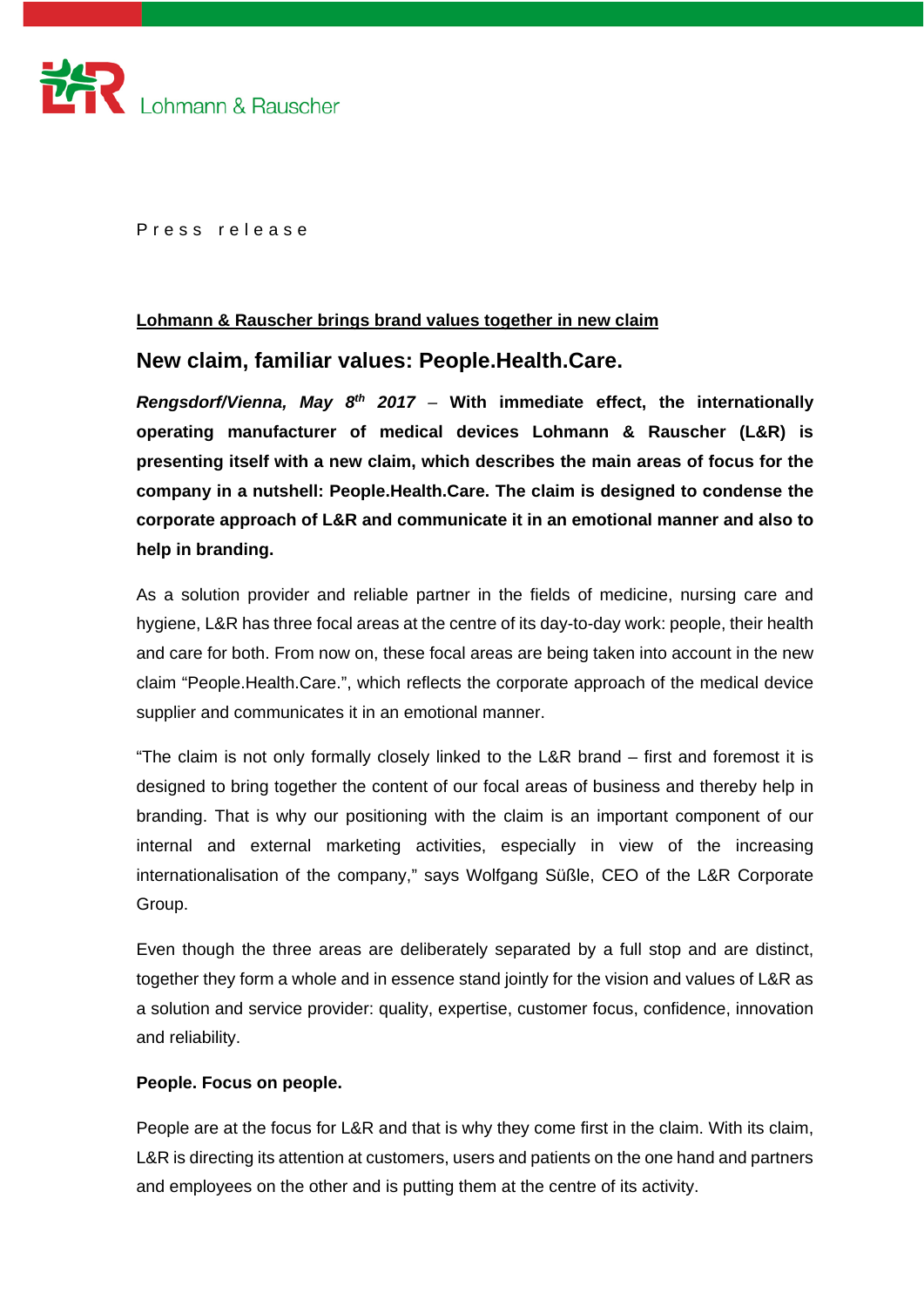

# **Health. Sphere of activity and expertise.**

Health defines both a basic human need and the vision and brand values of L&R. The claim is therefore not only a clear commitment to health in general, but at the same time the promise to provide products and concepts that help people throughout the world.

# **Care. Reliable partner and solution provider.**

As a caring solution provider, L&R is incorporating the brand values of confidence, customer focus and service orientation in the new claim and is positioning itself as a reliable partner of customers, employees, users and patients.

# **Lohmann & Rauscher**

Lohmann & Rauscher (L&R) is a leading international supplier of high-quality premium medical devices and hygiene products ranging from conventional dressing material to modern treatment and nursing systems. Created in 1998 through the merger of Lohmann (founded in 1851) and Rauscher (founded in 1899), L&R has more than 160 years' expertise as a reliable solution supplier for its customers. With 4,600 employees, 44 corporate subsidiaries and holdings and more than 130 selected partners, the company is active in all of the world's key markets. It generated sales volumes of €589 million in 2016. The L&R headquarters are located at the Rengsdorf (Germany) and Vienna (Austria) sites.

**Further information on Lohmann & Rauscher (L&R) can be found at**:

www.lohmann-rauscher.com

**Reprint free of charge – specimen copy requested.**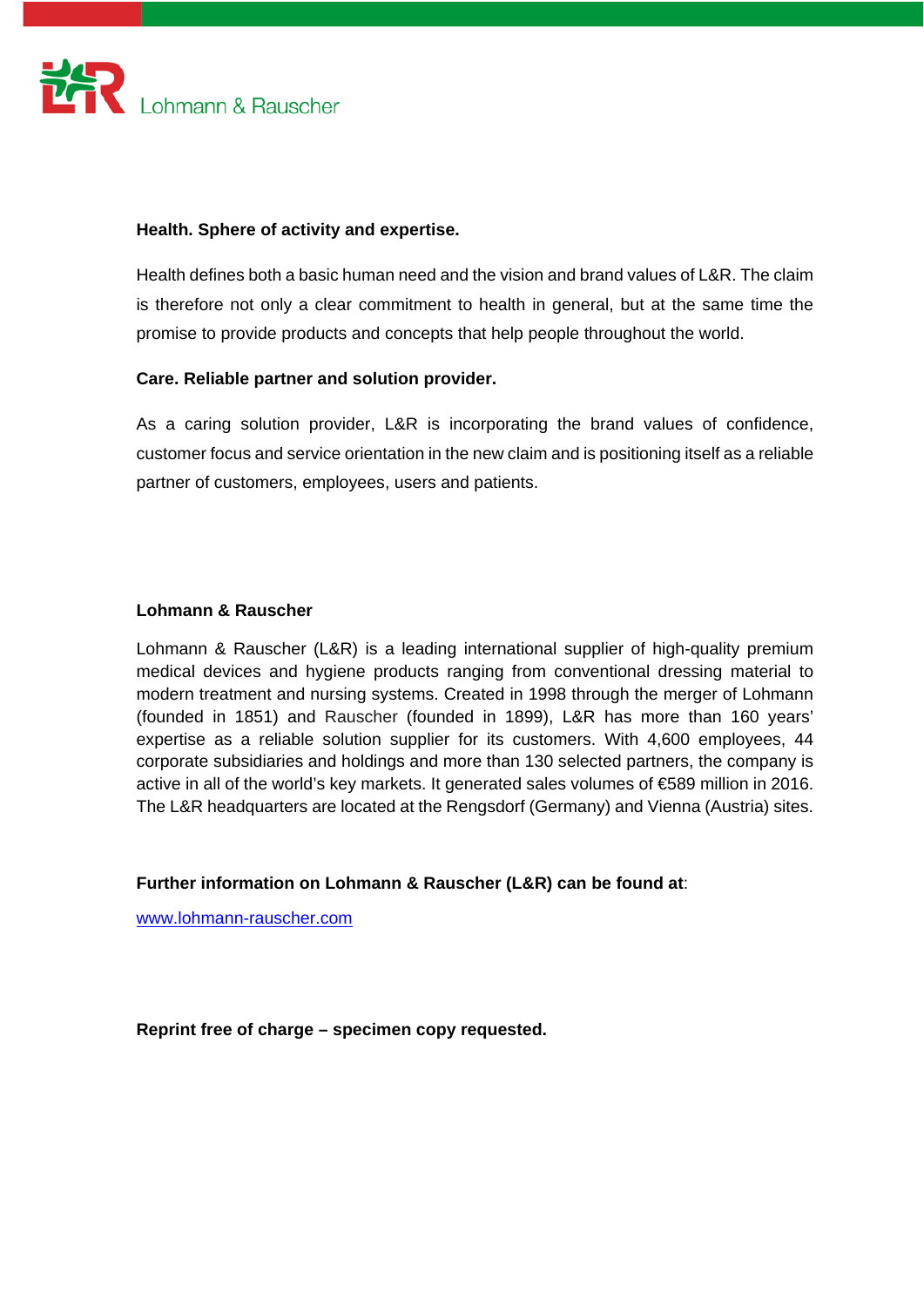

## **Press contact:**

Lohmann & Rauscher International GmbH & Co. KG Public Relations Sabrina Klein Johann-Schorsch-Gasse 4 | 1140 Wien Tel.: +43 1 57670-386 Fax DW: 9386 E-Mail: Sabrina.Klein@at.LRmed.com

## **Artwork**

**Source**: Lohmann & Rauscher International GmbH & Co. KG



**Caption**: Lohmann & Rauscher logo with the new claim.



**Caption**: Wolfgang Süßle, CEO of the L&R Corporate Group.